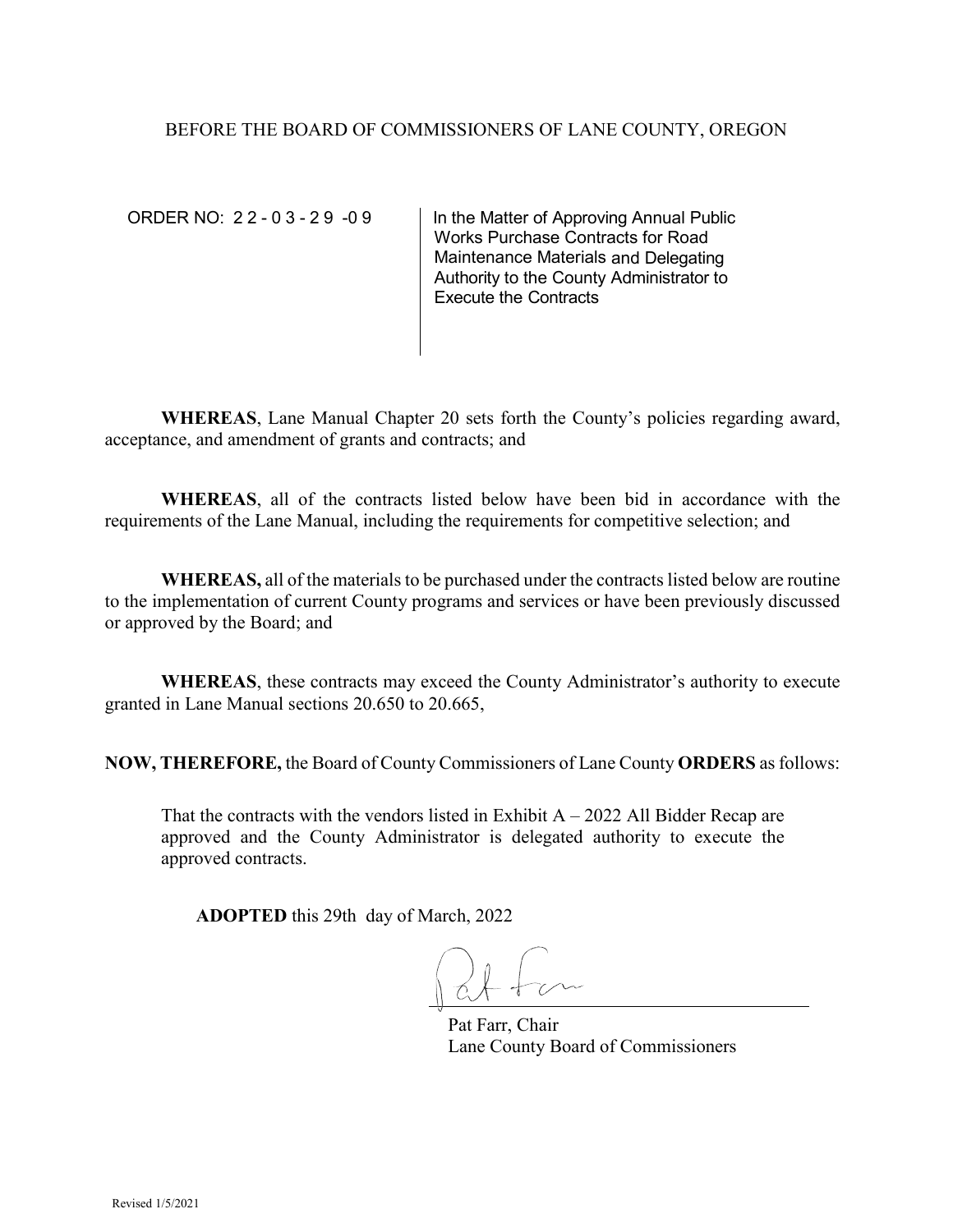### **Lane County Department of Public Works**

#### **Contract:** 22/23-51

**Project Name:** Rock Materials - FY 22/23 Annual Price Agreement

|                | <b>LEH</b><br><b>Prepared By:</b><br><b>LEH</b><br><b>Checked By:</b><br><b>Item Name</b><br>Unit |            |             | 6 Aggregate Resource<br>Crushing, LLC<br><b>Bond Butte Quarry</b><br>4080 Commercial Ave<br>Springfield, OR 97478 |               | 7 Aggregate Resource<br>Crushing, LLC<br><b>Bradford Quarry</b><br>4080 Commercial Ave<br>Springfield, OR 97478<br><b>Unit Price</b><br><b>Amount</b> |        | 13 Aggregate Resource<br>Crushing, LLC<br>Sears Road Quarry<br>4080 Commercial Avenue<br>Springfield, OR 97478 |        | 3 COBURG ROAD<br><b>QUARRY</b><br>90436 Coburg Rd.<br>Eugene, OR 97408 |               |
|----------------|---------------------------------------------------------------------------------------------------|------------|-------------|-------------------------------------------------------------------------------------------------------------------|---------------|-------------------------------------------------------------------------------------------------------------------------------------------------------|--------|----------------------------------------------------------------------------------------------------------------|--------|------------------------------------------------------------------------|---------------|
| Item<br>No.    |                                                                                                   |            | Qty         | <b>Unit Price</b>                                                                                                 | <b>Amount</b> |                                                                                                                                                       |        | <b>Unit Price</b>                                                                                              | Amount | <b>Unit Price</b>                                                      | <b>Amount</b> |
| $\mathbf{1}$   | 1 1/2" Crushed Rock Open                                                                          | <b>TON</b> | 0           | \$17.75                                                                                                           | \$0.00        | \$18.25                                                                                                                                               | \$0.00 | \$18.25                                                                                                        | \$0.00 | \$19.50                                                                | \$0.00        |
| $\overline{2}$ | 1 1/2" Round Open                                                                                 | <b>TON</b> | 0           | \$0.00                                                                                                            | \$0.00        | \$0.00                                                                                                                                                | \$0.00 | \$0.00                                                                                                         | \$0.00 | \$0.00                                                                 | \$0.00        |
| 3              | 1 1/2" -0" Crushed Rock                                                                           | <b>TON</b> | 0           | \$13.00                                                                                                           | \$0.00        | \$13.75                                                                                                                                               | \$0.00 | \$13.75                                                                                                        | \$0.00 | \$17.00                                                                | \$0.00        |
| $\overline{4}$ | 1/2"-0" Crushed Rock                                                                              | <b>TON</b> | $\mathbf 0$ | \$16.50                                                                                                           | \$0.00        | \$18.25                                                                                                                                               | \$0.00 | \$18.25                                                                                                        | \$0.00 | \$0.00                                                                 | \$0.00        |
| 5              | 3" Crushed Open                                                                                   | <b>TON</b> | 0           | \$17.75                                                                                                           | \$0.00        | \$18.25                                                                                                                                               | \$0.00 | \$18.25                                                                                                        | \$0.00 | \$19.50                                                                | \$0.00        |
| 6              | 3" Round Open                                                                                     | <b>TON</b> | 0           | \$0.00                                                                                                            | \$0.00        | \$0.00                                                                                                                                                | \$0.00 | \$0.00                                                                                                         | \$0.00 | \$0.00                                                                 | \$0.00        |
| $\overline{7}$ | 3"-0" Crushed Rock                                                                                | <b>TON</b> | 0           | \$13.00                                                                                                           | \$0.00        | \$13.75                                                                                                                                               | \$0.00 | \$13.75                                                                                                        | \$0.00 | \$17.00                                                                | \$0.00        |
| 8              | 3/4" Crushed Reject                                                                               | <b>TON</b> | 0           | \$7.75                                                                                                            | \$0.00        | \$7.75                                                                                                                                                | \$0.00 | \$7.75                                                                                                         | \$0.00 | \$12.00                                                                | \$0.00        |
| 9              | 3/4" Crushed Rock Open                                                                            | <b>TON</b> | $\mathbf 0$ | \$17.75                                                                                                           | \$0.00        | \$18.25                                                                                                                                               | \$0.00 | \$18.25                                                                                                        | \$0.00 | \$19.50                                                                | \$0.00        |
| 10             | 3/4" Round Open                                                                                   | <b>TON</b> | 0           | \$0.00                                                                                                            | \$0.00        | \$0.00                                                                                                                                                | \$0.00 | \$0.00                                                                                                         | \$0.00 | \$0.00                                                                 | \$0.00        |
| 11             | 3/4"-0" Crushed Rock                                                                              | <b>TON</b> | $\mathbf 0$ | \$13.00                                                                                                           | \$0.00        | \$13.75                                                                                                                                               | \$0.00 | \$13.75                                                                                                        | \$0.00 | \$17.00                                                                | \$0.00        |
| 12             | 3/8" Round (Pea Rock)                                                                             | <b>TON</b> | 0           | \$0.00                                                                                                            | \$0.00        | \$0.00                                                                                                                                                | \$0.00 | \$0.00                                                                                                         | \$0.00 | \$0.00                                                                 | \$0.00        |
| 13             | 5"-0" Crushed Rock                                                                                | <b>TON</b> | 0           | \$13.00                                                                                                           | \$0.00        | \$13.75                                                                                                                                               | \$0.00 | \$13.75                                                                                                        | \$0.00 | \$0.00                                                                 | \$0.00        |
| 14             | 5" -3" Crushed (Logger Special)                                                                   | <b>TON</b> | 0           | \$16.50                                                                                                           | \$0.00        | \$18.21                                                                                                                                               | \$0.00 | \$18.25                                                                                                        | \$0.00 | \$0.00                                                                 | \$0.00        |
| 15             | 5"-7" Crushed Rock Open                                                                           | <b>TON</b> | 0           | \$16.50                                                                                                           | \$0.00        | \$18.25                                                                                                                                               | \$0.00 | \$18.25                                                                                                        | \$0.00 | \$19.50                                                                | \$0.00        |
| 16             | 6" Crushed Open                                                                                   | <b>TON</b> | 0           | \$16.50                                                                                                           | \$0.00        | \$18.25                                                                                                                                               | \$0.00 | \$18.25                                                                                                        | \$0.00 | \$19.50                                                                | \$0.00        |
| 17             | Gabion Rock - 3" to 12" Open                                                                      | <b>TON</b> | 0           | \$35.00                                                                                                           | \$0.00        | \$35.25                                                                                                                                               | \$0.00 | \$35.25                                                                                                        | \$0.00 | \$60.00                                                                | \$0.00        |
| 18             | 6"-0" Crushed-Jaw Open                                                                            | <b>TON</b> | $\mathbf 0$ | \$13.00                                                                                                           | \$0.00        | \$13.75                                                                                                                                               | \$0.00 | \$13.75                                                                                                        | \$0.00 | \$17.00                                                                | \$0.00        |



10:00 AM**Bid Recap Date of Opening:** 

Tuesday, March 1, 2022

Page 1 of 9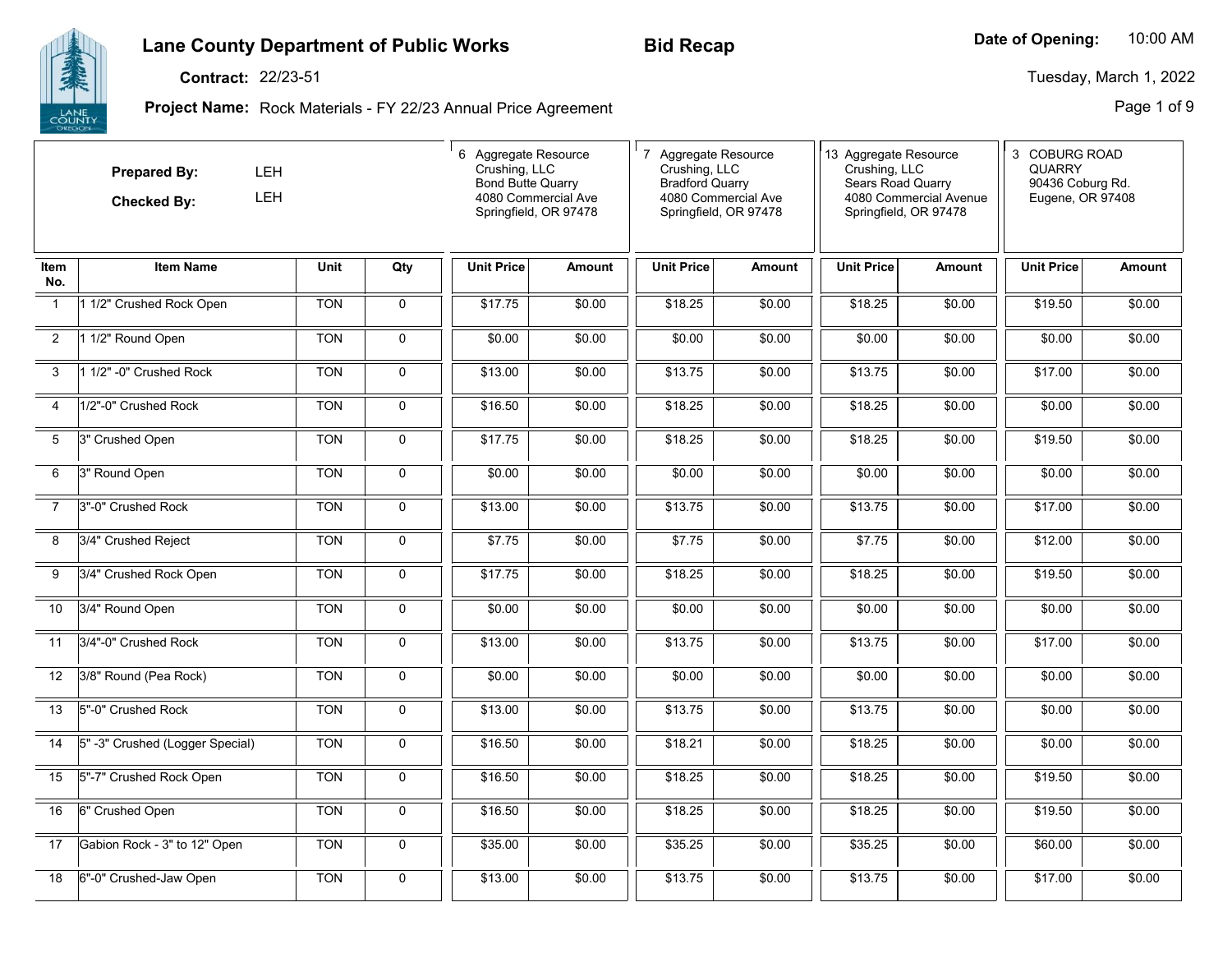|             | <b>LEH</b><br><b>Prepared By:</b><br>LEH<br><b>Checked By:</b><br><b>Item Name</b><br>Unit<br>Qty |            | 6 Aggregate Resource<br>Crushing, LLC<br><b>Bond Butte Quarry</b><br>4080 Commercial Ave<br>Springfield, OR 97478 |                   | 7 Aggregate Resource<br>Crushing, LLC<br><b>Bradford Quarry</b><br>4080 Commercial Ave<br>Springfield, OR 97478<br><b>Unit Price</b><br><b>Amount</b> |         | 13 Aggregate Resource<br>Crushing, LLC<br>Sears Road Quarry<br>4080 Commercial Avenue<br>Springfield, OR 97478<br><b>Unit Price</b><br>Amount |         | 3 COBURG ROAD<br><b>QUARRY</b><br>90436 Coburg Rd.<br>Eugene, OR 97408 |                   |               |
|-------------|---------------------------------------------------------------------------------------------------|------------|-------------------------------------------------------------------------------------------------------------------|-------------------|-------------------------------------------------------------------------------------------------------------------------------------------------------|---------|-----------------------------------------------------------------------------------------------------------------------------------------------|---------|------------------------------------------------------------------------|-------------------|---------------|
| Item<br>No. |                                                                                                   |            |                                                                                                                   | <b>Unit Price</b> | Amount                                                                                                                                                |         |                                                                                                                                               |         |                                                                        | <b>Unit Price</b> | <b>Amount</b> |
| 19          | 6"-0" Crushed Rock                                                                                | <b>TON</b> | 0                                                                                                                 | \$13.00           | \$0.00                                                                                                                                                | \$13.75 | \$0.00                                                                                                                                        | \$13.75 | \$0.00                                                                 | \$17.00           | \$0.00        |
| 20          | 6"-3" Crushed Rock                                                                                | <b>TON</b> | $\mathbf 0$                                                                                                       | \$16.50           | \$0.00                                                                                                                                                | \$18.25 | \$0.00                                                                                                                                        | \$18.25 | \$0.00                                                                 | \$19.50           | \$0.00        |
| 21          | <b>Bar Run</b>                                                                                    | <b>TON</b> | $\mathbf 0$                                                                                                       | \$0.00            | \$0.00                                                                                                                                                | \$0.00  | \$0.00                                                                                                                                        | \$0.00  | \$0.00                                                                 | \$0.00            | \$0.00        |
| 22          | Beach Sand                                                                                        | <b>TON</b> | $\mathbf 0$                                                                                                       | \$0.00            | \$0.00                                                                                                                                                | \$0.00  | \$0.00                                                                                                                                        | \$0.00  | \$0.00                                                                 | \$0.00            | \$0.00        |
| 23          | Fairway Sand                                                                                      | <b>TON</b> | 0                                                                                                                 | \$0.00            | \$0.00                                                                                                                                                | \$0.00  | \$0.00                                                                                                                                        | \$0.00  | \$0.00                                                                 | \$0.00            | \$0.00        |
| 24          | Fill Sand                                                                                         | <b>TON</b> | 0                                                                                                                 | \$0.00            | \$0.00                                                                                                                                                | \$0.00  | \$0.00                                                                                                                                        | \$0.00  | \$0.00                                                                 | \$0.00            | \$0.00        |
| 25          | Landscape Rock                                                                                    | <b>TON</b> | $\mathbf 0$                                                                                                       | \$50.00           | \$0.00                                                                                                                                                | \$50.00 | \$0.00                                                                                                                                        | \$50.00 | \$0.00                                                                 | \$60.00           | \$0.00        |
| 26          | Loam                                                                                              | <b>TON</b> | $\mathbf 0$                                                                                                       | \$0.00            | \$0.00                                                                                                                                                | \$0.00  | \$0.00                                                                                                                                        | \$0.00  | \$0.00                                                                 | \$0.00            | \$0.00        |
| 27          | Machine Selected Rip Rap                                                                          | <b>TON</b> | 0                                                                                                                 | \$50.00           | \$0.00                                                                                                                                                | \$50.00 | \$0.00                                                                                                                                        | \$50.00 | \$0.00                                                                 | \$60.00           | \$0.00        |
| 28          | Non-Machine Selected Rip Rap                                                                      | <b>TON</b> | 0                                                                                                                 | \$35.00           | \$0.00                                                                                                                                                | \$35.00 | \$0.00                                                                                                                                        | \$35.00 | \$0.00                                                                 | \$60.00           | \$0.00        |
| 29          | Portland Cement Concrete - 3500 psi                                                               | <b>TON</b> | 0                                                                                                                 | \$0.00            | \$0.00                                                                                                                                                | \$0.00  | \$0.00                                                                                                                                        | \$0.00  | \$0.00                                                                 | \$0.00            | \$0.00        |
| 30          | Quarry Pit Run                                                                                    | <b>TON</b> | 0                                                                                                                 | \$10.50           | \$0.00                                                                                                                                                | \$11.00 | \$0.00                                                                                                                                        | \$11.00 | \$0.00                                                                 | \$15.00           | \$0.00        |
| 31          | 2"-4" Round "Fish Rock" - Delta Sand                                                              | <b>TON</b> | $\mathbf 0$                                                                                                       | \$0.00            | \$0.00                                                                                                                                                | \$0.00  | \$0.00                                                                                                                                        | \$0.00  | \$0.00                                                                 | \$0.00            | \$0.00        |
| 32          | Fish Rock - Delta Sand & Gravel Co.                                                               | <b>TON</b> | $\mathbf 0$                                                                                                       | \$0.00            | \$0.00                                                                                                                                                | \$0.00  | \$0.00                                                                                                                                        | \$0.00  | \$0.00                                                                 | \$0.00            | \$0.00        |
| 33          | 3/8" Crusher Reject -Delta Sand & Gr                                                              | <b>TON</b> | 0                                                                                                                 | \$0.00            | \$0.00                                                                                                                                                | \$0.00  | \$0.00                                                                                                                                        | \$0.00  | \$0.00                                                                 | \$0.00            | \$0.00        |
| 34          | Golf Course Sand - RiverBend Materia                                                              | <b>TON</b> | $\mathbf 0$                                                                                                       | \$0.00            | \$0.00                                                                                                                                                | \$0.00  | \$0.00                                                                                                                                        | \$0.00  | \$0.00                                                                 | \$0.00            | \$0.00        |
| 35          | 4" to 12" Round Cobble-Streambed M                                                                | <b>TON</b> | 0                                                                                                                 | \$0.00            | \$0.00                                                                                                                                                | \$0.00  | \$0.00                                                                                                                                        | \$0.00  | \$0.00                                                                 | \$0.00            | \$0.00        |
| 36          | 1/4" - Crushed Rock - RR Aggregate,                                                               | <b>TON</b> | 0                                                                                                                 | \$0.00            | \$0.00                                                                                                                                                | \$0.00  | \$0.00                                                                                                                                        | \$0.00  | \$0.00                                                                 | \$0.00            | \$0.00        |
| 37          | Disposal Fees: General Excavation -                                                               | <b>XXX</b> | 0                                                                                                                 | \$0.00            | \$0.00                                                                                                                                                | \$0.00  | \$0.00                                                                                                                                        | \$0.00  | \$0.00                                                                 | \$0.00            | \$0.00        |
| 38          | Disposal Fees: Concrete Without Reb                                                               | <b>XXX</b> | 0                                                                                                                 | \$0.00            | \$0.00                                                                                                                                                | \$0.00  | \$0.00                                                                                                                                        | \$0.00  | \$0.00                                                                 | \$0.00            | \$0.00        |
| 39          | Disposal Fees: Concrete w/Rebar - Ri                                                              | <b>XXX</b> | $\pmb{0}$                                                                                                         | \$0.00            | \$0.00                                                                                                                                                | \$0.00  | \$0.00                                                                                                                                        | \$0.00  | \$0.00                                                                 | \$0.00            | \$0.00        |
| 40          | Disposal Fees: Vac Truck/Trailer Loa                                                              | <b>XXX</b> | $\pmb{0}$                                                                                                         | \$0.00            | \$0.00                                                                                                                                                | \$0.00  | \$0.00                                                                                                                                        | \$0.00  | \$0.00                                                                 | \$0.00            | \$0.00        |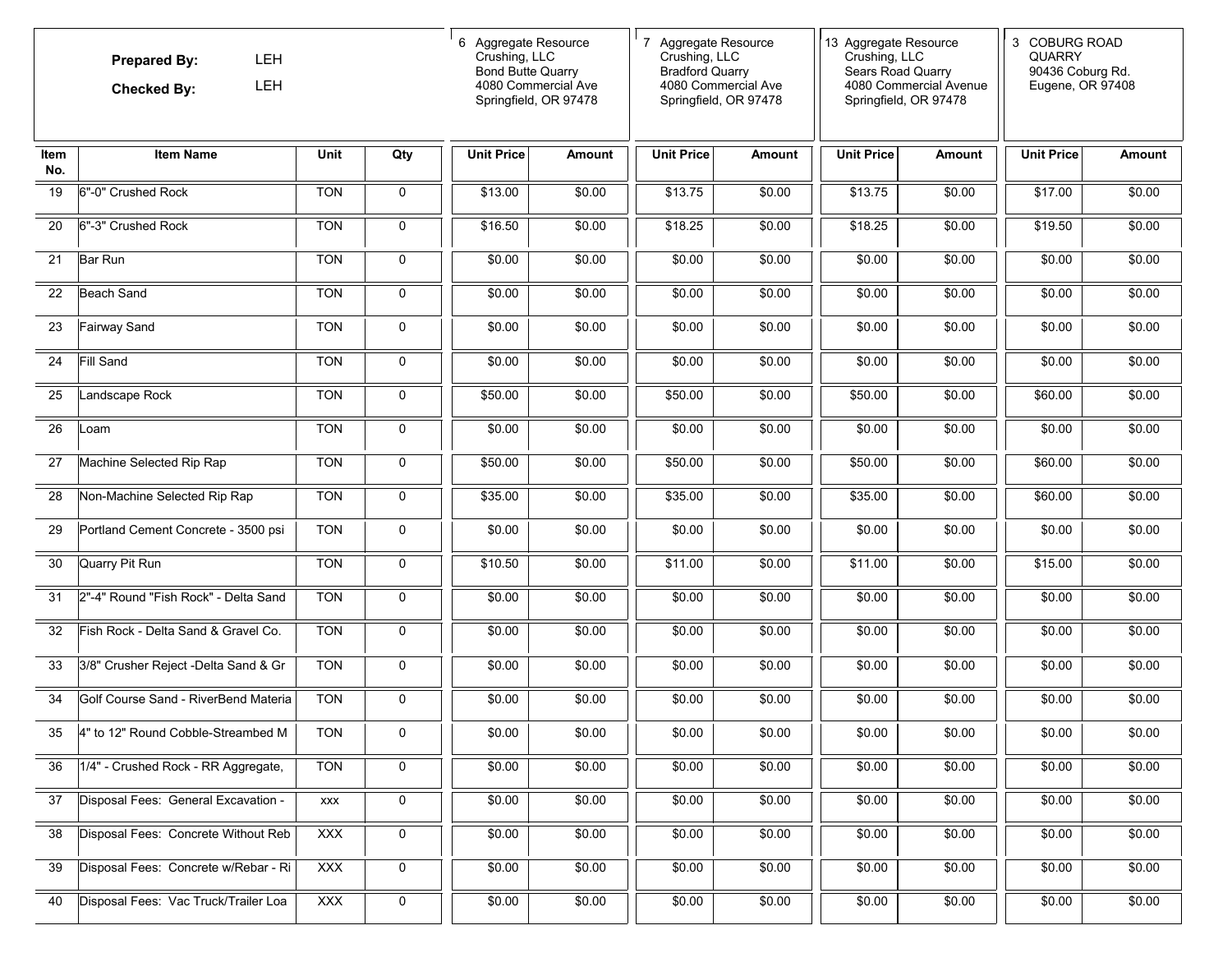|             | <b>Prepared By:</b><br><b>Checked By:</b> | LEH<br>LEH. |  |        | 6 Aggregate Resource<br>Crushing, LLC<br><b>Bond Butte Quarry</b><br>4080 Commercial Ave<br>Springfield, OR 97478 |        | Aggregate Resource<br>Crushing, LLC<br><b>Bradford Quarry</b><br>4080 Commercial Ave<br>Springfield, OR 97478 |               | 13 Aggregate Resource<br>Crushing, LLC<br>Sears Road Quarry<br>4080 Commercial Avenue<br>Springfield, OR 97478 |        | <b>COBURG ROAD</b><br><b>QUARRY</b><br>90436 Coburg Rd.<br>Eugene, OR 97408 |               |
|-------------|-------------------------------------------|-------------|--|--------|-------------------------------------------------------------------------------------------------------------------|--------|---------------------------------------------------------------------------------------------------------------|---------------|----------------------------------------------------------------------------------------------------------------|--------|-----------------------------------------------------------------------------|---------------|
| Item<br>No. | <b>Item Name</b>                          | Unit<br>Qty |  |        | <b>Unit Price</b>                                                                                                 | Amount | <b>Unit Price</b>                                                                                             | <b>Amount</b> | <b>Unit Price</b>                                                                                              | Amount | <b>Unit Price</b>                                                           | <b>Amount</b> |
|             | <b>Total Amount of Bid:</b>               |             |  | \$0.00 |                                                                                                                   | \$0.00 |                                                                                                               | \$0.00        |                                                                                                                | \$0.00 |                                                                             |               |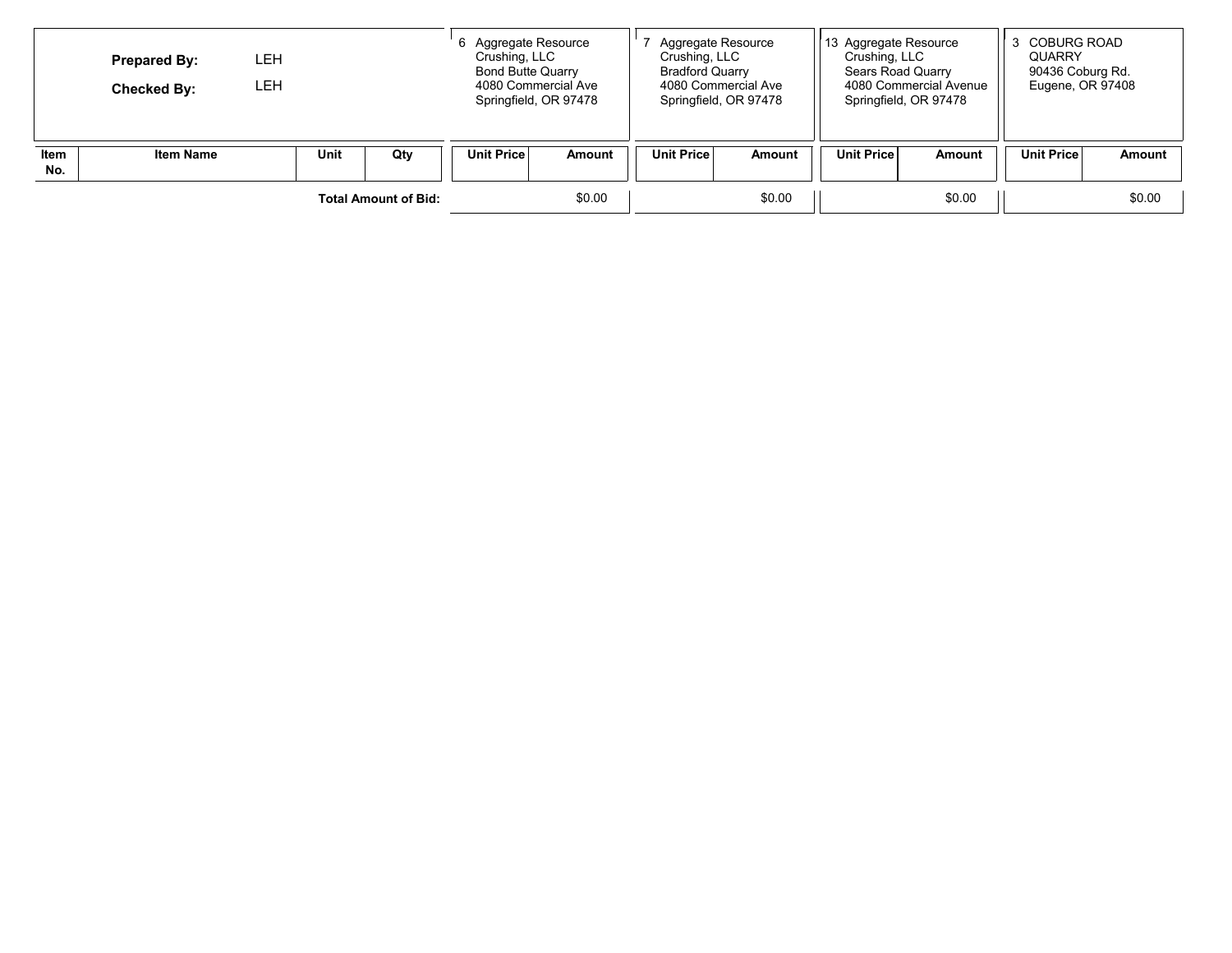|                   | LEH<br><b>Prepared By:</b><br>LEH<br><b>Checked By:</b><br><b>Item Name</b><br>Unit |            | 2 CONSER QUARRY CO.<br>27387 FERGUSON<br><b>ROAD</b><br>JUNCTION CITY, OR<br>97448 |                   | 4 DELTA SAND AND<br><b>GRAVEL</b><br>999 Division Ave.<br>Eugene, OR 97404 |                   | 5 FISHER LAND<br><b>COMPANY DBA HALE</b><br><b>VALLEY ROCK</b><br><b>PRODUCTS</b><br>2295 COBURG RD<br><b>SUITE 105</b><br>EUGENE, OR 97401<br><b>Unit Price</b><br>Amount |         | 14 FISHER LAND<br><b>COMPANY DBA</b><br><b>OAKRIDGE SAND &amp;</b><br><b>GRAVEL</b><br>2295 COBURG ROAD,<br><b>SUITE 105</b><br>EUGENE, OR 97401 |                   |        |
|-------------------|-------------------------------------------------------------------------------------|------------|------------------------------------------------------------------------------------|-------------------|----------------------------------------------------------------------------|-------------------|----------------------------------------------------------------------------------------------------------------------------------------------------------------------------|---------|--------------------------------------------------------------------------------------------------------------------------------------------------|-------------------|--------|
| Item<br>No.       |                                                                                     |            | Qty                                                                                | <b>Unit Price</b> | Amount                                                                     | <b>Unit Price</b> | <b>Amount</b>                                                                                                                                                              |         |                                                                                                                                                  | <b>Unit Price</b> | Amount |
| $\overline{1}$    | 1 1/2" Crushed Rock Open                                                            | <b>TON</b> | $\mathbf{0}$                                                                       | \$13.00           | \$0.00                                                                     | \$11.00           | \$0.00                                                                                                                                                                     | \$14.75 | \$0.00                                                                                                                                           | \$13.75           | \$0.00 |
| $\overline{2}$    | 1 1/2" Round Open                                                                   | <b>TON</b> | $\mathbf 0$                                                                        | \$0.00            | \$0.00                                                                     | \$9.00            | \$0.00                                                                                                                                                                     | \$0.00  | \$0.00                                                                                                                                           | \$13.75           | \$0.00 |
| 3                 | 1 1/2" -0" Crushed Rock                                                             | <b>TON</b> | 0                                                                                  | \$11.50           | \$0.00                                                                     | \$8.10            | \$0.00                                                                                                                                                                     | \$14.50 | \$0.00                                                                                                                                           | \$11.50           | \$0.00 |
| 4                 | 1/2"-0" Crushed Rock                                                                | <b>TON</b> | $\mathbf 0$                                                                        | \$17.50           | \$0.00                                                                     | \$10.75           | \$0.00                                                                                                                                                                     | \$0.00  | \$0.00                                                                                                                                           | \$13.75           | \$0.00 |
| 5                 | 3" Crushed Open                                                                     | <b>TON</b> | 0                                                                                  | \$13.50           | \$0.00                                                                     | \$12.00           | \$0.00                                                                                                                                                                     | \$15.25 | \$0.00                                                                                                                                           | \$0.00            | \$0.00 |
| 6                 | 3" Round Open                                                                       | <b>TON</b> | 0                                                                                  | \$0.00            | \$0.00                                                                     | \$0.00            | \$0.00                                                                                                                                                                     | \$0.00  | \$0.00                                                                                                                                           | \$0.00            | \$0.00 |
| $\overline{7}$    | 3"-0" Crushed Rock                                                                  | <b>TON</b> | $\mathbf 0$                                                                        | \$11.00           | \$0.00                                                                     | \$11.15           | \$0.00                                                                                                                                                                     | \$0.00  | \$0.00                                                                                                                                           | \$10.95           | \$0.00 |
| 8                 | 3/4" Crushed Reject                                                                 | <b>TON</b> | $\mathbf 0$                                                                        | \$7.00            | \$0.00                                                                     | \$0.00            | \$0.00                                                                                                                                                                     | \$0.00  | \$0.00                                                                                                                                           | \$0.00            | \$0.00 |
| 9                 | 3/4" Crushed Rock Open                                                              | <b>TON</b> | 0                                                                                  | \$14.00           | \$0.00                                                                     | \$10.50           | \$0.00                                                                                                                                                                     | \$0.00  | \$0.00                                                                                                                                           | \$0.00            | \$0.00 |
| 10                | 3/4" Round Open                                                                     | <b>TON</b> | 0                                                                                  | \$0.00            | \$0.00                                                                     | \$8.25            | \$0.00                                                                                                                                                                     | \$0.00  | \$0.00                                                                                                                                           | \$13.75           | \$0.00 |
| 11                | 3/4"-0" Crushed Rock                                                                | <b>TON</b> | 0                                                                                  | \$12.00           | \$0.00                                                                     | \$8.10            | \$0.00                                                                                                                                                                     | \$14.50 | \$0.00                                                                                                                                           | \$11.50           | \$0.00 |
| $12 \overline{ }$ | 3/8" Round (Pea Rock)                                                               | <b>TON</b> | $\mathbf 0$                                                                        | \$0.00            | \$0.00                                                                     | \$14.40           | \$0.00                                                                                                                                                                     | \$0.00  | \$0.00                                                                                                                                           | \$0.00            | \$0.00 |
| 13                | 5"-0" Crushed Rock                                                                  | <b>TON</b> | 0                                                                                  | \$0.00            | \$0.00                                                                     | \$0.00            | \$0.00                                                                                                                                                                     | \$0.00  | \$0.00                                                                                                                                           | \$0.00            | \$0.00 |
| 14                | 5" -3" Crushed (Logger Special)                                                     | <b>TON</b> | 0                                                                                  | \$0.00            | \$0.00                                                                     | \$0.00            | \$0.00                                                                                                                                                                     | \$15.25 | \$0.00                                                                                                                                           | \$0.00            | \$0.00 |
| 15                | 5"-7" Crushed Rock Open                                                             | <b>TON</b> | 0                                                                                  | \$0.00            | \$0.00                                                                     | \$0.00            | \$0.00                                                                                                                                                                     | \$15.25 | \$0.00                                                                                                                                           | \$0.00            | \$0.00 |
| 16                | 6" Crushed Open                                                                     | <b>TON</b> | $\mathbf 0$                                                                        | \$14.00           | \$0.00                                                                     | \$0.00            | \$0.00                                                                                                                                                                     | \$15.25 | \$0.00                                                                                                                                           | \$0.00            | \$0.00 |
| 17                | Gabion Rock - 3" to 12" Open                                                        | <b>TON</b> | 0                                                                                  | \$0.00            | \$0.00                                                                     | \$0.00            | \$0.00                                                                                                                                                                     | \$40.00 | \$0.00                                                                                                                                           | \$0.00            | \$0.00 |
| 18                | 6"-0" Crushed-Jaw Open                                                              | <b>TON</b> | 0                                                                                  | \$0.00            | \$0.00                                                                     | \$0.00            | \$0.00                                                                                                                                                                     | \$13.25 | \$0.00                                                                                                                                           | \$0.00            | \$0.00 |
| 19                | 6"-0" Crushed Rock                                                                  | <b>TON</b> | 0                                                                                  | \$11.00           | \$0.00                                                                     | \$0.00            | \$0.00                                                                                                                                                                     | \$0.00  | \$0.00                                                                                                                                           | \$0.00            | \$0.00 |
| 20                | 6"-3" Crushed Rock                                                                  | <b>TON</b> | $\mathbf 0$                                                                        | \$0.00            | \$0.00                                                                     | \$0.00            | \$0.00                                                                                                                                                                     | \$15.25 | \$0.00                                                                                                                                           | \$0.00            | \$0.00 |
| 21                | Bar Run                                                                             | <b>TON</b> | 0                                                                                  | \$0.00            | \$0.00                                                                     | \$4.80            | \$0.00                                                                                                                                                                     | \$0.00  | \$0.00                                                                                                                                           | \$8.75            | \$0.00 |
| 22                | Beach Sand                                                                          | <b>TON</b> | $\mathbf 0$                                                                        | \$0.00            | \$0.00                                                                     | \$25.50           | \$0.00                                                                                                                                                                     | \$0.00  | \$0.00                                                                                                                                           | \$0.00            | \$0.00 |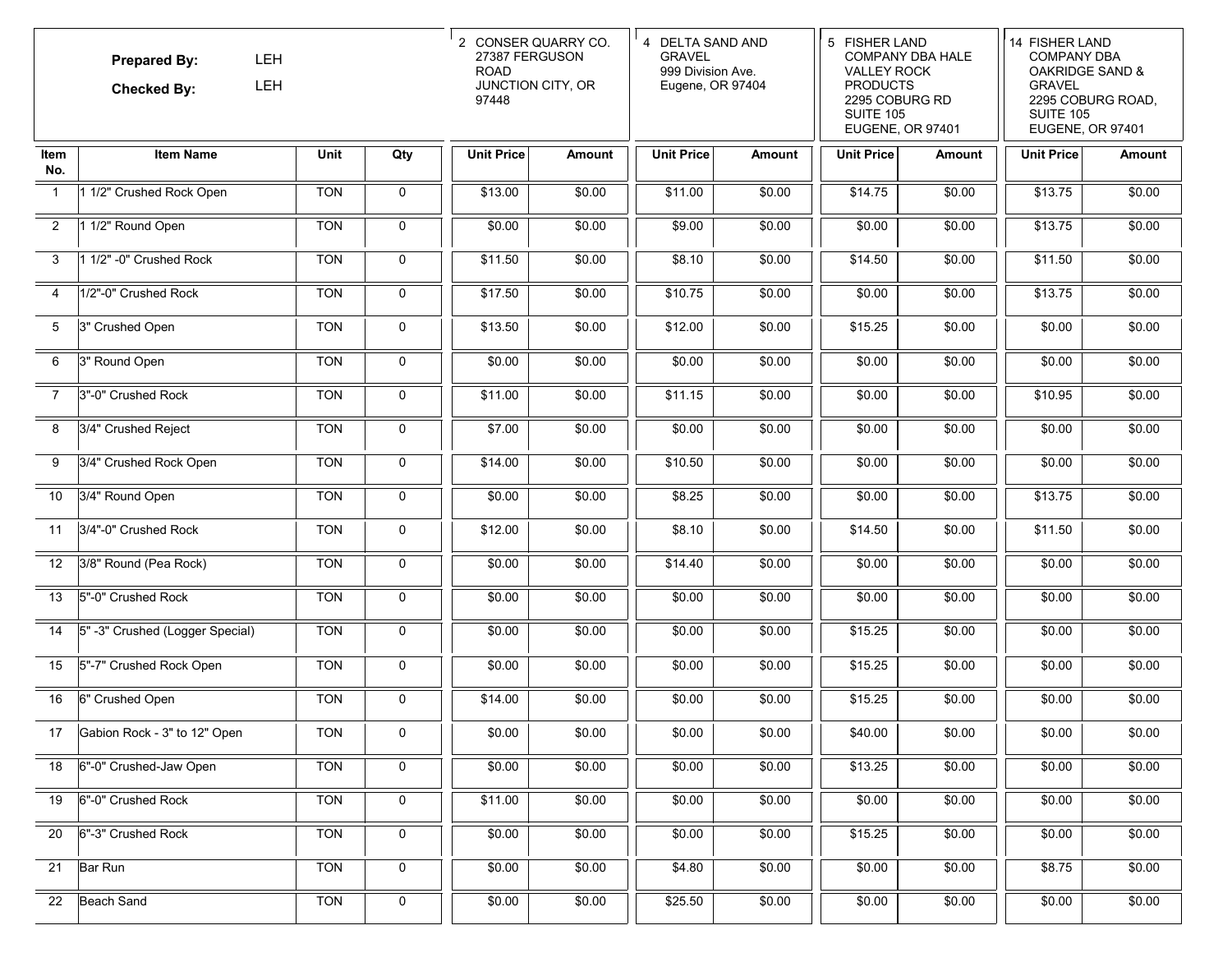|                    | <b>LEH</b><br><b>Prepared By:</b><br>LEH<br><b>Checked By:</b> |             |                             | 2 CONSER QUARRY CO.<br>27387 FERGUSON<br><b>ROAD</b><br>JUNCTION CITY, OR<br>97448 |               | 4 DELTA SAND AND<br><b>GRAVEL</b><br>999 Division Ave.<br>Eugene, OR 97404<br><b>Unit Price</b><br><b>Amount</b> |        | 5 FISHER LAND<br><b>COMPANY DBA HALE</b><br><b>VALLEY ROCK</b><br><b>PRODUCTS</b><br>2295 COBURG RD<br><b>SUITE 105</b><br>EUGENE, OR 97401<br><b>Unit Price</b><br>Amount |        | 14 FISHER LAND<br><b>COMPANY DBA</b><br><b>OAKRIDGE SAND &amp;</b><br><b>GRAVEL</b><br>2295 COBURG ROAD,<br><b>SUITE 105</b><br>EUGENE, OR 97401 |        |
|--------------------|----------------------------------------------------------------|-------------|-----------------------------|------------------------------------------------------------------------------------|---------------|------------------------------------------------------------------------------------------------------------------|--------|----------------------------------------------------------------------------------------------------------------------------------------------------------------------------|--------|--------------------------------------------------------------------------------------------------------------------------------------------------|--------|
| <b>Item</b><br>No. | <b>Item Name</b>                                               | <b>Unit</b> | Qty                         | <b>Unit Price</b>                                                                  | <b>Amount</b> |                                                                                                                  |        |                                                                                                                                                                            |        | <b>Unit Price</b>                                                                                                                                | Amount |
| 23                 | Fairway Sand                                                   | <b>TON</b>  | $\mathbf 0$                 | \$0.00                                                                             | \$0.00        | \$0.00                                                                                                           | \$0.00 | \$0.00                                                                                                                                                                     | \$0.00 | \$0.00                                                                                                                                           | \$0.00 |
| 24                 | Fill Sand                                                      | <b>TON</b>  | $\mathbf 0$                 | \$0.00                                                                             | \$0.00        | \$8.50                                                                                                           | \$0.00 | \$0.00                                                                                                                                                                     | \$0.00 | \$9.25                                                                                                                                           | \$0.00 |
| 25                 | Landscape Rock                                                 | <b>TON</b>  | $\mathsf{O}$                | \$0.00                                                                             | \$0.00        | \$0.00                                                                                                           | \$0.00 | \$40.00                                                                                                                                                                    | \$0.00 | \$40.00                                                                                                                                          | \$0.00 |
| 26                 | Loam                                                           | <b>TON</b>  | $\mathbf 0$                 | \$0.00                                                                             | \$0.00        | \$15.00                                                                                                          | \$0.00 | \$0.00                                                                                                                                                                     | \$0.00 | \$17.25                                                                                                                                          | \$0.00 |
| 27                 | Machine Selected Rip Rap                                       | <b>TON</b>  | $\mathbf 0$                 | \$40.00                                                                            | \$0.00        | \$0.00                                                                                                           | \$0.00 | \$40.00                                                                                                                                                                    | \$0.00 | \$0.00                                                                                                                                           | \$0.00 |
| 28                 | Non-Machine Selected Rip Rap                                   | <b>TON</b>  | 0                           | \$35.00                                                                            | \$0.00        | \$0.00                                                                                                           | \$0.00 | \$35.00                                                                                                                                                                    | \$0.00 | \$0.00                                                                                                                                           | \$0.00 |
| 29                 | Portland Cement Concrete - 3500 psi                            | <b>TON</b>  | $\mathsf{O}$                | \$0.00                                                                             | \$0.00        | \$0.00                                                                                                           | \$0.00 | \$0.00                                                                                                                                                                     | \$0.00 | \$0.00                                                                                                                                           | \$0.00 |
| 30                 | Quarry Pit Run                                                 | <b>TON</b>  | $\mathbf 0$                 | \$9.00                                                                             | \$0.00        | \$0.00                                                                                                           | \$0.00 | \$0.00                                                                                                                                                                     | \$0.00 | \$0.00                                                                                                                                           | \$0.00 |
| 31                 | 2"-4" Round "Fish Rock" - Delta Sand                           | <b>TON</b>  | $\mathbf 0$                 | \$0.00                                                                             | \$0.00        | \$28.25                                                                                                          | \$0.00 | \$0.00                                                                                                                                                                     | \$0.00 | \$0.00                                                                                                                                           | \$0.00 |
| 32                 | Fish Rock - Delta Sand & Gravel Co.                            | <b>TON</b>  | $\mathbf 0$                 | \$0.00                                                                             | \$0.00        | \$28.25                                                                                                          | \$0.00 | \$0.00                                                                                                                                                                     | \$0.00 | \$0.00                                                                                                                                           | \$0.00 |
| 33                 | 3/8" Crusher Reject -Delta Sand & Gr                           | <b>TON</b>  | $\mathsf{O}$                | \$0.00                                                                             | \$0.00        | \$3.90                                                                                                           | \$0.00 | \$0.00                                                                                                                                                                     | \$0.00 | \$0.00                                                                                                                                           | \$0.00 |
| 34                 | Golf Course Sand - RiverBend Materia                           | <b>TON</b>  | $\mathbf 0$                 | \$0.00                                                                             | \$0.00        | \$0.00                                                                                                           | \$0.00 | \$0.00                                                                                                                                                                     | \$0.00 | \$0.00                                                                                                                                           | \$0.00 |
| 35                 | 4" to 12" Round Cobble-Streambed M                             | <b>TON</b>  | $\mathbf 0$                 | \$0.00                                                                             | \$0.00        | \$0.00                                                                                                           | \$0.00 | \$0.00                                                                                                                                                                     | \$0.00 | \$0.00                                                                                                                                           | \$0.00 |
| 36                 | 1/4" - Crushed Rock - RR Aggregate,                            | <b>TON</b>  | $\mathbf 0$                 | \$0.00                                                                             | \$0.00        | \$0.00                                                                                                           | \$0.00 | \$0.00                                                                                                                                                                     | \$0.00 | \$0.00                                                                                                                                           | \$0.00 |
| 37                 | Disposal Fees: General Excavation -                            | <b>XXX</b>  | $\mathsf{O}$                | \$0.00                                                                             | \$0.00        | \$0.00                                                                                                           | \$0.00 | \$0.00                                                                                                                                                                     | \$0.00 | \$0.00                                                                                                                                           | \$0.00 |
| 38                 | Disposal Fees: Concrete Without Reb                            | <b>XXX</b>  | $\mathbf 0$                 | \$0.00                                                                             | \$0.00        | \$0.00                                                                                                           | \$0.00 | \$0.00                                                                                                                                                                     | \$0.00 | \$0.00                                                                                                                                           | \$0.00 |
| 39                 | Disposal Fees: Concrete w/Rebar - Ri                           | <b>XXX</b>  | 0                           | \$0.00                                                                             | \$0.00        | \$0.00                                                                                                           | \$0.00 | \$0.00                                                                                                                                                                     | \$0.00 | \$0.00                                                                                                                                           | \$0.00 |
| 40                 | Disposal Fees: Vac Truck/Trailer Loa                           | <b>XXX</b>  | $\mathbf 0$                 | \$0.00                                                                             | \$0.00        | \$0.00                                                                                                           | \$0.00 | \$0.00                                                                                                                                                                     | \$0.00 | \$0.00                                                                                                                                           | \$0.00 |
|                    |                                                                |             | <b>Total Amount of Bid:</b> |                                                                                    | \$0.00        |                                                                                                                  | \$0.00 |                                                                                                                                                                            | \$0.00 |                                                                                                                                                  | \$0.00 |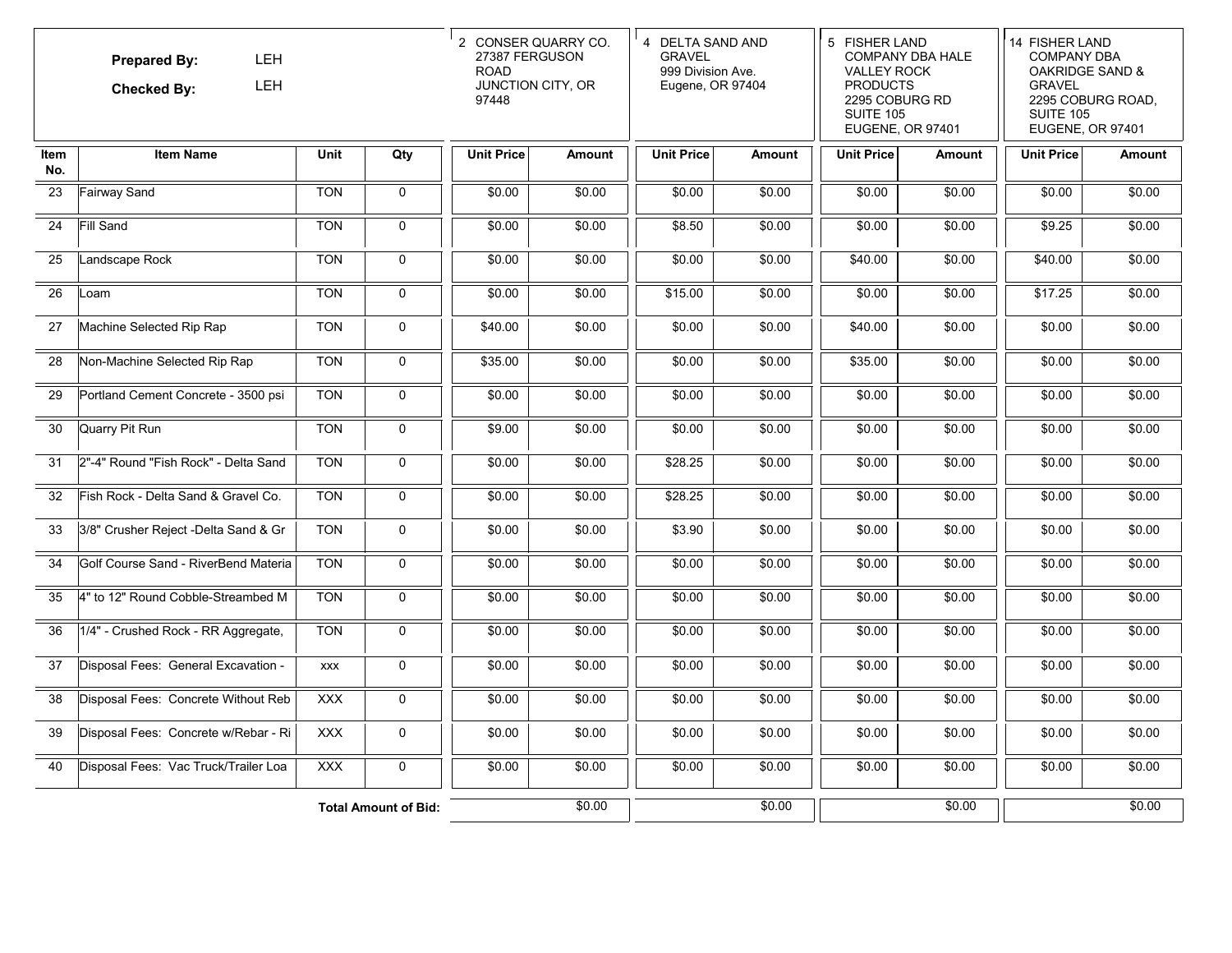|                   | LEH<br><b>Prepared By:</b><br>LEH<br><b>Checked By:</b> |            | 10 RAINBOW ACRES<br><b>QUARRY</b><br>54547 MCKENZIE HWY<br>BLUE RIVER, OR 97413 |                   | 9 RiverBend Materials-<br>Coburg Rd Location<br>PO Box 1067<br>Eugene, OR 97440<br><b>Unit Price</b><br>Amount |         | 8 RiverBend Materials-<br>North Pit<br>PO Box 1067<br>Eugene, OR 97440<br><b>Unit Price</b><br>Amount |         | 11 RR AGGREGATE LLC<br>dba HAWLEY CREEK<br><b>QUARRY</b><br>PO BOX 826<br>DRAIN, OR 97435 |                   |        |
|-------------------|---------------------------------------------------------|------------|---------------------------------------------------------------------------------|-------------------|----------------------------------------------------------------------------------------------------------------|---------|-------------------------------------------------------------------------------------------------------|---------|-------------------------------------------------------------------------------------------|-------------------|--------|
| Item<br>No.       | <b>Item Name</b>                                        | Unit       | Qty                                                                             | <b>Unit Price</b> | <b>Amount</b>                                                                                                  |         |                                                                                                       |         |                                                                                           | <b>Unit Price</b> | Amount |
| $\overline{1}$    | 1 1/2" Crushed Rock Open                                | <b>TON</b> | 0                                                                               | \$0.00            | \$0.00                                                                                                         | \$13.00 | \$0.00                                                                                                | \$13.00 | \$0.00                                                                                    | \$16.50           | \$0.00 |
| $\overline{2}$    | 1 1/2" Round Open                                       | <b>TON</b> | $\mathbf 0$                                                                     | \$0.00            | \$0.00                                                                                                         | \$15.00 | \$0.00                                                                                                | \$0.00  | \$0.00                                                                                    | \$0.00            | \$0.00 |
| 3                 | 1 1/2" -0" Crushed Rock                                 | <b>TON</b> | 0                                                                               | \$0.00            | \$0.00                                                                                                         | \$8.50  | \$0.00                                                                                                | \$8.50  | \$0.00                                                                                    | \$12.50           | \$0.00 |
| 4                 | 1/2"-0" Crushed Rock                                    | <b>TON</b> | 0                                                                               | \$0.00            | \$0.00                                                                                                         | \$0.00  | \$0.00                                                                                                | \$0.00  | \$0.00                                                                                    | \$12.50           | \$0.00 |
| 5                 | 3" Crushed Open                                         | <b>TON</b> | $\mathbf 0$                                                                     | \$21.00           | \$0.00                                                                                                         | \$0.00  | \$0.00                                                                                                | \$0.00  | \$0.00                                                                                    | \$16.50           | \$0.00 |
| 6                 | 3" Round Open                                           | <b>TON</b> | 0                                                                               | \$0.00            | \$0.00                                                                                                         | \$0.00  | \$0.00                                                                                                | \$0.00  | \$0.00                                                                                    | \$0.00            | \$0.00 |
| $\overline{7}$    | 3"-0" Crushed Rock                                      | <b>TON</b> | $\mathbf 0$                                                                     | \$15.00           | \$0.00                                                                                                         | \$8.50  | \$0.00                                                                                                | \$8.50  | \$0.00                                                                                    | \$12.50           | \$0.00 |
| 8                 | 3/4" Crushed Reject                                     | <b>TON</b> | 0                                                                               | \$10.00           | \$0.00                                                                                                         | \$7.50  | \$0.00                                                                                                | \$0.00  | \$0.00                                                                                    | \$0.00            | \$0.00 |
| 9                 | 3/4" Crushed Rock Open                                  | <b>TON</b> | 0                                                                               | \$0.00            | \$0.00                                                                                                         | \$13.00 | \$0.00                                                                                                | \$0.00  | \$0.00                                                                                    | \$16.50           | \$0.00 |
| 10                | 3/4" Round Open                                         | <b>TON</b> | $\mathbf 0$                                                                     | \$0.00            | \$0.00                                                                                                         | \$10.00 | \$0.00                                                                                                | \$0.00  | \$0.00                                                                                    | \$0.00            | \$0.00 |
| 11                | 3/4"-0" Crushed Rock                                    | <b>TON</b> | 0                                                                               | \$17.00           | \$0.00                                                                                                         | \$8.50  | \$0.00                                                                                                | \$8.50  | \$0.00                                                                                    | \$12.50           | \$0.00 |
| $12 \overline{ }$ | 3/8" Round (Pea Rock)                                   | <b>TON</b> | 0                                                                               | \$0.00            | \$0.00                                                                                                         | \$20.00 | \$0.00                                                                                                | \$0.00  | \$0.00                                                                                    | \$0.00            | \$0.00 |
| 13                | 5"-0" Crushed Rock                                      | <b>TON</b> | 0                                                                               | \$15.00           | \$0.00                                                                                                         | \$0.00  | \$0.00                                                                                                | \$0.00  | \$0.00                                                                                    | \$12.50           | \$0.00 |
| 14                | 5" -3" Crushed (Logger Special)                         | <b>TON</b> | 0                                                                               | \$15.00           | \$0.00                                                                                                         | \$0.00  | \$0.00                                                                                                | \$0.00  | \$0.00                                                                                    | \$12.50           | \$0.00 |
| 15                | 5"-7" Crushed Rock Open                                 | <b>TON</b> | 0                                                                               | \$21.00           | \$0.00                                                                                                         | \$0.00  | \$0.00                                                                                                | \$0.00  | \$0.00                                                                                    | \$21.50           | \$0.00 |
| 16                | 6" Crushed Open                                         | <b>TON</b> | 0                                                                               | \$21.00           | \$0.00                                                                                                         | \$0.00  | \$0.00                                                                                                | \$0.00  | \$0.00                                                                                    | \$21.50           | \$0.00 |
| 17                | Gabion Rock - 3" to 12" Open                            | <b>TON</b> | 0                                                                               | \$0.00            | \$0.00                                                                                                         | \$0.00  | \$0.00                                                                                                | \$0.00  | \$0.00                                                                                    | \$21.50           | \$0.00 |
| 18                | 6"-0" Crushed-Jaw Open                                  | <b>TON</b> | $\mathbf 0$                                                                     | \$15.00           | \$0.00                                                                                                         | \$0.00  | \$0.00                                                                                                | \$0.00  | \$0.00                                                                                    | \$12.00           | \$0.00 |
| 19                | 6"-0" Crushed Rock                                      | <b>TON</b> | 0                                                                               | \$15.00           | \$0.00                                                                                                         | \$0.00  | \$0.00                                                                                                | \$0.00  | \$0.00                                                                                    | \$12.00           | \$0.00 |
| 20                | 6"-3" Crushed Rock                                      | <b>TON</b> | 0                                                                               | \$15.00           | \$0.00                                                                                                         | \$0.00  | \$0.00                                                                                                | \$0.00  | \$0.00                                                                                    | \$12.00           | \$0.00 |
| 21                | Bar Run                                                 | <b>TON</b> | $\mathbf 0$                                                                     | \$0.00            | \$0.00                                                                                                         | \$9.50  | \$0.00                                                                                                | \$9.50  | \$0.00                                                                                    | \$0.00            | \$0.00 |
| 22                | <b>Beach Sand</b>                                       | <b>TON</b> | $\mathsf{O}\xspace$                                                             | \$0.00            | \$0.00                                                                                                         | \$0.00  | \$0.00                                                                                                | \$0.00  | \$0.00                                                                                    | \$0.00            | \$0.00 |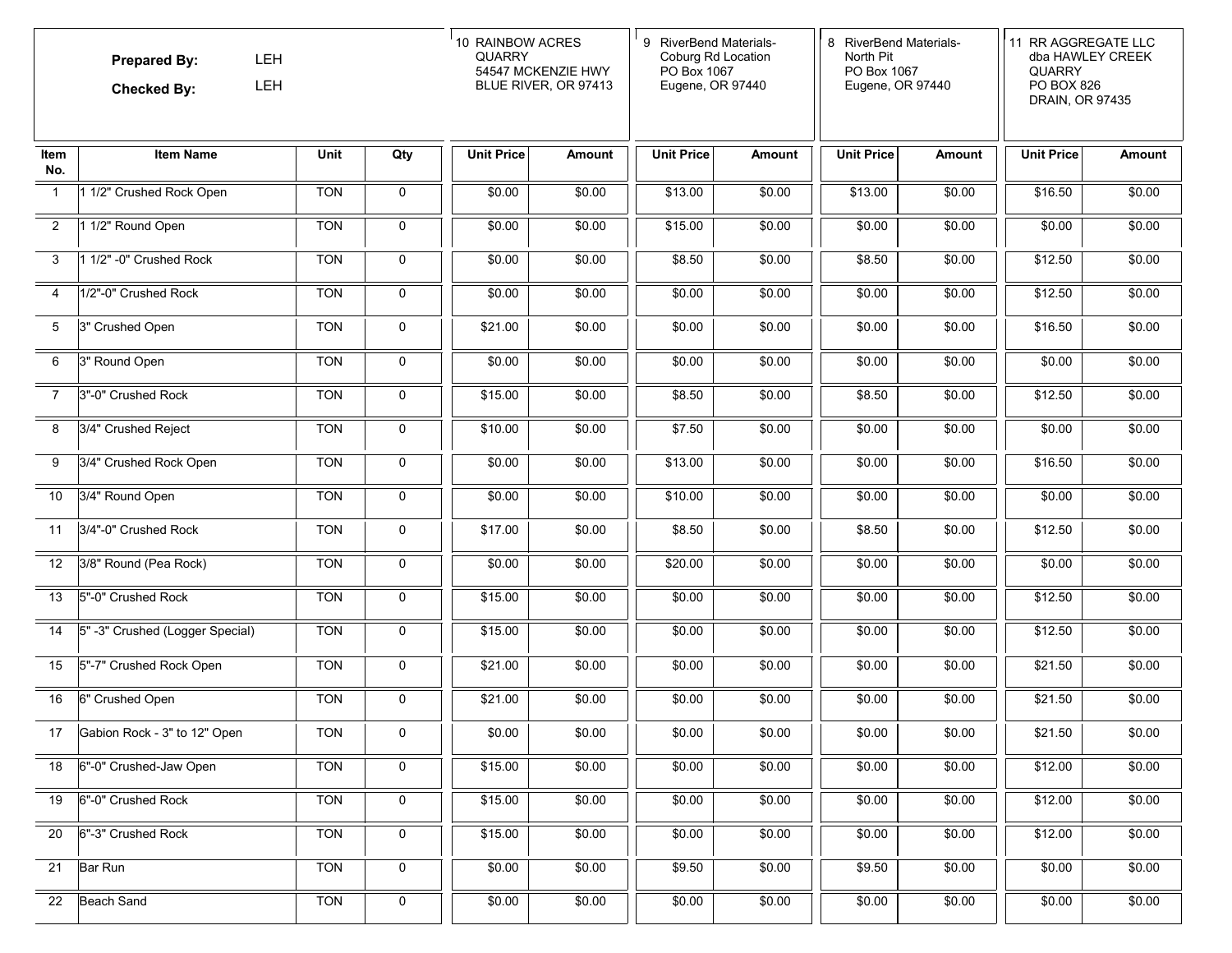|             | LEH<br><b>Prepared By:</b><br>LEH<br><b>Checked By:</b><br><b>Unit</b><br><b>Item Name</b><br>Qty |            |                             | 10 RAINBOW ACRES<br><b>QUARRY</b><br>54547 MCKENZIE HWY<br>BLUE RIVER, OR 97413 |               | 9 RiverBend Materials-<br>Coburg Rd Location<br>PO Box 1067<br>Eugene, OR 97440<br><b>Unit Price</b><br><b>Amount</b> |        | 8 RiverBend Materials-<br>North Pit<br>PO Box 1067<br>Eugene, OR 97440 |               | 11 RR AGGREGATE LLC<br>dba HAWLEY CREEK<br><b>QUARRY</b><br>PO BOX 826<br>DRAIN, OR 97435 |               |
|-------------|---------------------------------------------------------------------------------------------------|------------|-----------------------------|---------------------------------------------------------------------------------|---------------|-----------------------------------------------------------------------------------------------------------------------|--------|------------------------------------------------------------------------|---------------|-------------------------------------------------------------------------------------------|---------------|
| Item<br>No. |                                                                                                   |            |                             | <b>Unit Price</b>                                                               | <b>Amount</b> |                                                                                                                       |        | <b>Unit Price</b>                                                      | <b>Amount</b> | <b>Unit Price</b>                                                                         | <b>Amount</b> |
| 23          | <b>Fairway Sand</b>                                                                               | <b>TON</b> | $\mathbf 0$                 | \$0.00                                                                          | \$0.00        | \$0.00                                                                                                                | \$0.00 | \$0.00                                                                 | \$0.00        | \$0.00                                                                                    | \$0.00        |
| 24          | Fill Sand                                                                                         | <b>TON</b> | $\mathbf 0$                 | \$0.00                                                                          | \$0.00        | \$6.50                                                                                                                | \$0.00 | \$6.50                                                                 | \$0.00        | \$0.00                                                                                    | \$0.00        |
| 25          | Landscape Rock                                                                                    | <b>TON</b> | $\mathbf 0$                 | \$50.00                                                                         | \$0.00        | \$0.00                                                                                                                | \$0.00 | \$0.00                                                                 | \$0.00        | \$33.50                                                                                   | \$0.00        |
| 26          | Loam                                                                                              | <b>TON</b> | $\mathbf 0$                 | \$0.00                                                                          | \$0.00        | \$15.00                                                                                                               | \$0.00 | \$0.00                                                                 | \$0.00        | \$0.00                                                                                    | \$0.00        |
| 27          | Machine Selected Rip Rap                                                                          | <b>TON</b> | 0                           | \$50.00                                                                         | \$0.00        | \$0.00                                                                                                                | \$0.00 | \$0.00                                                                 | \$0.00        | \$33.50                                                                                   | \$0.00        |
| 28          | Non-Machine Selected Rip Rap                                                                      | <b>TON</b> | 0                           | \$45.00                                                                         | \$0.00        | \$0.00                                                                                                                | \$0.00 | \$0.00                                                                 | \$0.00        | \$33.50                                                                                   | \$0.00        |
| 29          | Portland Cement Concrete - 3500 psi                                                               | <b>TON</b> | 0                           | \$0.00                                                                          | \$0.00        | \$0.00                                                                                                                | \$0.00 | \$0.00                                                                 | \$0.00        | \$0.00                                                                                    | \$0.00        |
| 30          | Quarry Pit Run                                                                                    | <b>TON</b> | 0                           | \$15.00                                                                         | \$0.00        | \$0.00                                                                                                                | \$0.00 | \$0.00                                                                 | \$0.00        | \$12.00                                                                                   | \$0.00        |
| 31          | 2"-4" Round "Fish Rock" - Delta Sand                                                              | <b>TON</b> | $\mathbf 0$                 | \$0.00                                                                          | \$0.00        | \$0.00                                                                                                                | \$0.00 | \$0.00                                                                 | \$0.00        | \$0.00                                                                                    | \$0.00        |
| 32          | Fish Rock - Delta Sand & Gravel Co.                                                               | <b>TON</b> | $\mathbf 0$                 | \$0.00                                                                          | \$0.00        | \$0.00                                                                                                                | \$0.00 | \$0.00                                                                 | \$0.00        | \$0.00                                                                                    | \$0.00        |
| 33          | 3/8" Crusher Reject -Delta Sand & Gr                                                              | <b>TON</b> | $\mathbf 0$                 | \$0.00                                                                          | \$0.00        | \$0.00                                                                                                                | \$0.00 | \$0.00                                                                 | \$0.00        | \$0.00                                                                                    | \$0.00        |
| 34          | Golf Course Sand - RiverBend Materia                                                              | <b>TON</b> | 0                           | \$0.00                                                                          | \$0.00        | \$19.00                                                                                                               | \$0.00 | \$0.00                                                                 | \$0.00        | \$0.00                                                                                    | \$0.00        |
| 35          | 4" to 12" Round Cobble-Streambed M                                                                | <b>TON</b> | 0                           | \$0.00                                                                          | \$0.00        | \$0.00                                                                                                                | \$0.00 | \$50.00                                                                | \$0.00        | \$0.00                                                                                    | \$0.00        |
| 36          | 1/4" - Crushed Rock - RR Aggregate,                                                               | <b>TON</b> | $\mathbf 0$                 | \$0.00                                                                          | \$0.00        | \$0.00                                                                                                                | \$0.00 | \$0.00                                                                 | \$0.00        | \$0.00                                                                                    | \$0.00        |
| 37          | Disposal Fees: General Excavation -                                                               | <b>XXX</b> | 0                           | \$0.00                                                                          | \$0.00        | \$20.00                                                                                                               | \$0.00 | \$20.00                                                                | \$0.00        | \$0.00                                                                                    | \$0.00        |
| 38          | Disposal Fees: Concrete Without Reb                                                               | <b>XXX</b> | 0                           | \$0.00                                                                          | \$0.00        | \$50.00                                                                                                               | \$0.00 | \$50.00                                                                | \$0.00        | \$0.00                                                                                    | \$0.00        |
| 39          | Disposal Fees: Concrete w/Rebar - Ri                                                              | <b>XXX</b> | 0                           | \$0.00                                                                          | \$0.00        | \$75.00                                                                                                               | \$0.00 | \$75.00                                                                | \$0.00        | \$0.00                                                                                    | \$0.00        |
| 40          | Disposal Fees: Vac Truck/Trailer Loa                                                              | <b>XXX</b> | $\mathbf 0$                 | \$0.00                                                                          | \$0.00        | \$300.00                                                                                                              | \$0.00 | \$300.00                                                               | \$0.00        | \$0.00                                                                                    | \$0.00        |
|             |                                                                                                   |            | <b>Total Amount of Bid:</b> |                                                                                 | \$0.00        |                                                                                                                       | \$0.00 |                                                                        | \$0.00        |                                                                                           | \$0.00        |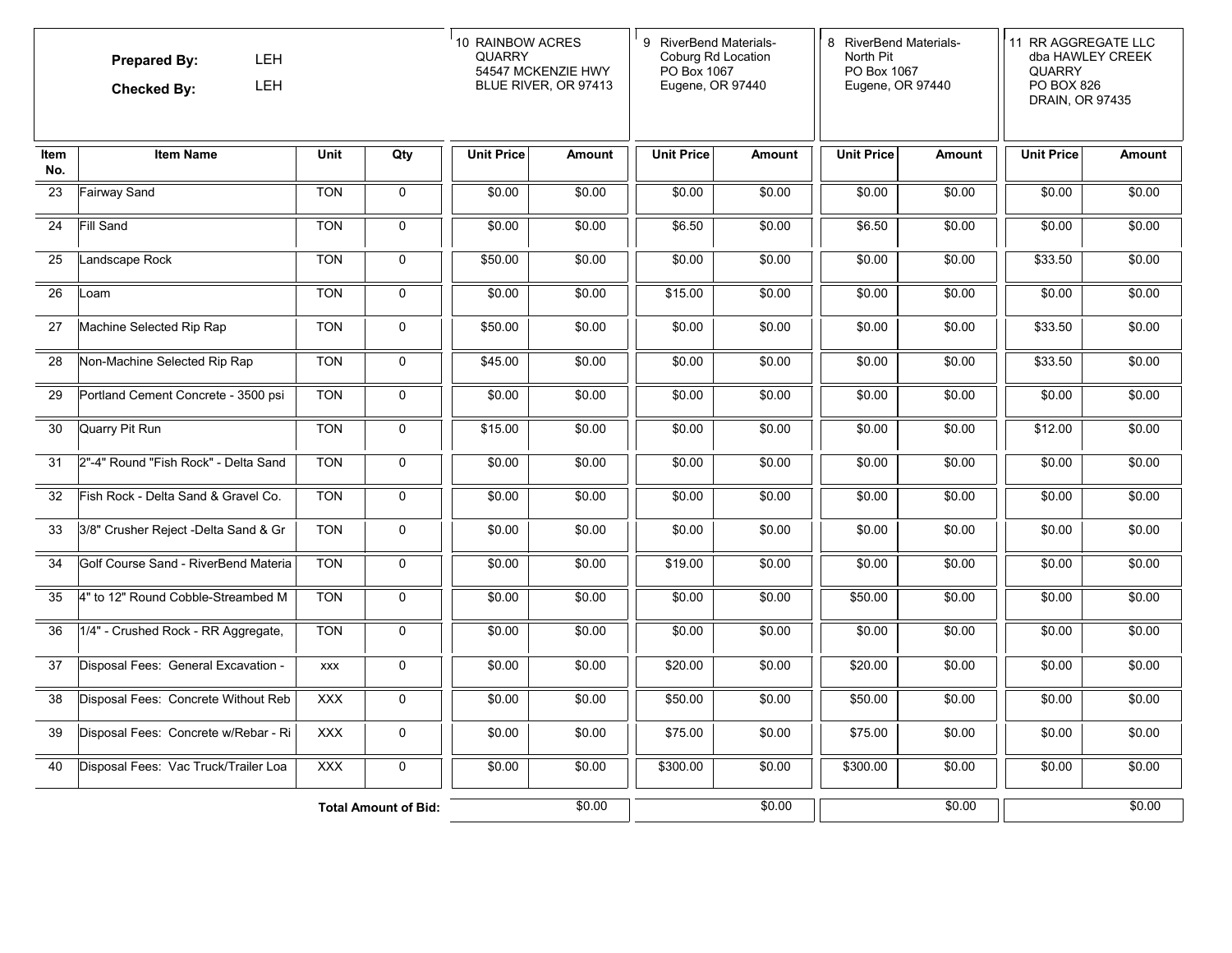|                  | <b>LEH</b><br><b>Prepared By:</b><br><b>LEH</b><br><b>Checked By:</b> |            |                     | 12 RR AGGREGATE LLC<br>dba MARTIN CREEK<br>PO BOX 826<br>DRAIN, OR 97435 |               | 1 WILDISH BLDG MAT.<br>CO, DBA WILDISH<br>SAND & GRAVEL CO<br>PO BOX 40310<br>EUGENE, OR 97404 |               |  |
|------------------|-----------------------------------------------------------------------|------------|---------------------|--------------------------------------------------------------------------|---------------|------------------------------------------------------------------------------------------------|---------------|--|
| Item<br>No.      | <b>Item Name</b>                                                      | Unit       | Qty                 | <b>Unit Price</b>                                                        | <b>Amount</b> | <b>Unit Price</b>                                                                              | <b>Amount</b> |  |
| $\overline{1}$   | 1 1/2" Crushed Rock Open                                              | <b>TON</b> | $\mathsf{O}\xspace$ | \$16.50                                                                  | \$0.00        | \$0.00                                                                                         | \$0.00        |  |
| $\overline{2}$   | 1 1/2" Round Open                                                     | <b>TON</b> | 0                   | \$0.00                                                                   | \$0.00        | \$0.00                                                                                         | \$0.00        |  |
| 3                | 1 1/2" -0" Crushed Rock                                               | <b>TON</b> | $\mathbf 0$         | \$12.50                                                                  | \$0.00        | \$8.50                                                                                         | \$0.00        |  |
| 4                | 1/2"-0" Crushed Rock                                                  | <b>TON</b> | 0                   | \$12.50                                                                  | \$0.00        | \$0.00                                                                                         | \$0.00        |  |
| 5                | 3" Crushed Open                                                       | <b>TON</b> | 0                   | \$16.50                                                                  | \$0.00        | \$0.00                                                                                         | \$0.00        |  |
| $\,6\,$          | 3" Round Open                                                         | <b>TON</b> | $\mathsf{O}\xspace$ | \$0.00                                                                   | \$0.00        | \$0.00                                                                                         | \$0.00        |  |
| $\overline{7}$   | 3"-0" Crushed Rock                                                    | <b>TON</b> | $\mathsf 0$         | \$12.50                                                                  | \$0.00        | \$0.00                                                                                         | \$0.00        |  |
| $\overline{8}$   | 3/4" Crushed Reject                                                   | <b>TON</b> | $\mathbf 0$         | \$0.00                                                                   | \$0.00        | \$0.00                                                                                         | \$0.00        |  |
| $\boldsymbol{9}$ | 3/4" Crushed Rock Open                                                | <b>TON</b> | $\mathbf 0$         | \$16.50                                                                  | \$0.00        | \$0.00                                                                                         | \$0.00        |  |
| 10               | 3/4" Round Open                                                       | <b>TON</b> | 0                   | \$0.00                                                                   | \$0.00        | \$0.00                                                                                         | \$0.00        |  |
| 11               | 3/4"-0" Crushed Rock                                                  | <b>TON</b> | 0                   | \$12.50                                                                  | \$0.00        | \$8.50                                                                                         | \$0.00        |  |
| 12               | 3/8" Round (Pea Rock)                                                 | <b>TON</b> | $\mathbf 0$         | \$0.00                                                                   | \$0.00        | \$0.00                                                                                         | \$0.00        |  |
| 13               | 5"-0" Crushed Rock                                                    | <b>TON</b> | $\mathsf{O}\xspace$ | \$12.50                                                                  | \$0.00        | \$0.00                                                                                         | \$0.00        |  |
| 14               | 5" -3" Crushed (Logger Special)                                       | <b>TON</b> | 0                   | \$12.50                                                                  | \$0.00        | \$0.00                                                                                         | \$0.00        |  |
| 15               | 5"-7" Crushed Rock Open                                               | <b>TON</b> | $\mathbf 0$         | \$21.50                                                                  | \$0.00        | \$0.00                                                                                         | \$0.00        |  |
| 16               | 6" Crushed Open                                                       | <b>TON</b> | 0                   | \$21.50                                                                  | \$0.00        | \$0.00                                                                                         | \$0.00        |  |
| 17               | Gabion Rock - 3" to 12" Open                                          | <b>TON</b> | 0                   | \$21.50                                                                  | \$0.00        | \$0.00                                                                                         | \$0.00        |  |
| 18               | 6"-0" Crushed-Jaw Open                                                | <b>TON</b> | $\mathsf{O}\xspace$ | \$12.00                                                                  | \$0.00        | \$0.00                                                                                         | \$0.00        |  |
| 19               | 6"-0" Crushed Rock                                                    | <b>TON</b> | $\pmb{0}$           | \$12.00                                                                  | \$0.00        | \$0.00                                                                                         | \$0.00        |  |
| 20               | 6"-3" Crushed Rock                                                    | <b>TON</b> | $\mathsf{O}\xspace$ | \$12.00                                                                  | \$0.00        | \$0.00                                                                                         | \$0.00        |  |
| 21               | Bar Run                                                               | <b>TON</b> | 0                   | \$0.00                                                                   | \$0.00        | \$8.00                                                                                         | \$0.00        |  |
| 22               | <b>Beach Sand</b>                                                     | <b>TON</b> | $\mathsf 0$         | \$0.00                                                                   | \$0.00        | \$0.00                                                                                         | \$0.00        |  |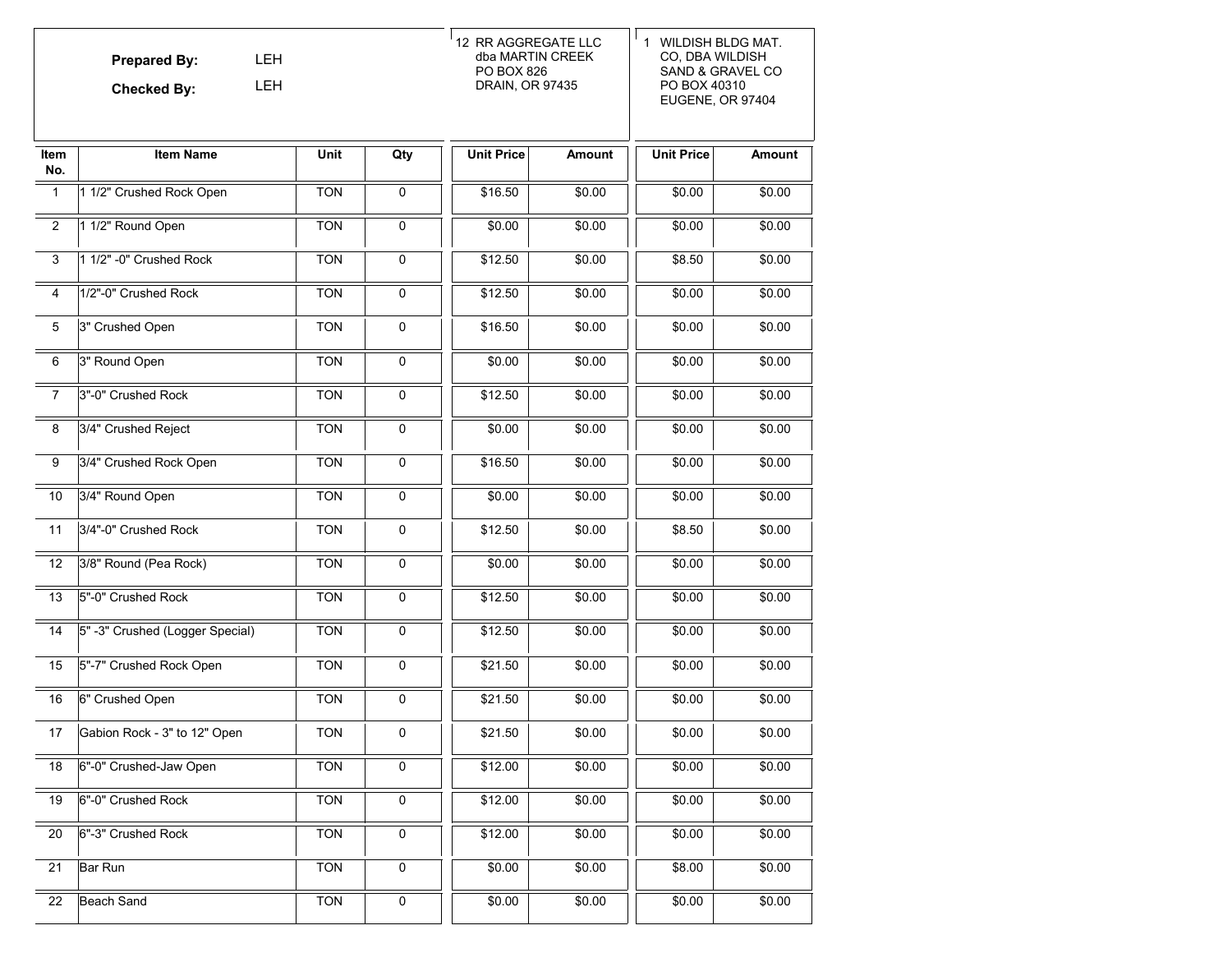|                    | <b>LEH</b><br><b>Prepared By:</b><br><b>LEH</b><br><b>Checked By:</b> |             |                             | 12 RR AGGREGATE LLC<br>dba MARTIN CREEK<br>PO BOX 826<br>DRAIN, OR 97435 |               | 1 WILDISH BLDG MAT.<br>CO, DBA WILDISH<br>SAND & GRAVEL CO<br>PO BOX 40310<br>EUGENE, OR 97404 |               |  |
|--------------------|-----------------------------------------------------------------------|-------------|-----------------------------|--------------------------------------------------------------------------|---------------|------------------------------------------------------------------------------------------------|---------------|--|
| <b>Item</b><br>No. | <b>Item Name</b>                                                      | <b>Unit</b> | Qty                         | <b>Unit Price</b>                                                        | <b>Amount</b> | <b>Unit Price</b>                                                                              | <b>Amount</b> |  |
| 23                 | Fairway Sand                                                          | <b>TON</b>  | 0                           | \$0.00                                                                   | \$0.00        | \$0.00                                                                                         | \$0.00        |  |
| 24                 | Fill Sand                                                             | <b>TON</b>  | $\Omega$                    | \$0.00                                                                   | \$0.00        | \$8.00                                                                                         | \$0.00        |  |
| 25                 | Landscape Rock                                                        | <b>TON</b>  | $\mathbf 0$                 | \$33.50                                                                  | \$0.00        | \$0.00                                                                                         | \$0.00        |  |
| 26                 | Loam                                                                  | <b>TON</b>  | 0                           | \$0.00                                                                   | \$0.00        | \$16.00                                                                                        | \$0.00        |  |
| 27                 | Machine Selected Rip Rap                                              | <b>TON</b>  | $\pmb{0}$                   | \$33.50                                                                  | \$0.00        | \$0.00                                                                                         | \$0.00        |  |
| 28                 | Non-Machine Selected Rip Rap                                          | <b>TON</b>  | $\mathbf 0$                 | \$33.50                                                                  | \$0.00        | \$0.00                                                                                         | \$0.00        |  |
| 29                 | Portland Cement Concrete - 3500 psi                                   | <b>TON</b>  | $\Omega$                    | \$0.00                                                                   | \$0.00        | \$0.00                                                                                         | \$0.00        |  |
| 30                 | Quarry Pit Run                                                        | <b>TON</b>  | 0                           | \$12.00                                                                  | \$0.00        | \$0.00                                                                                         | \$0.00        |  |
| 31                 | 2"-4" Round "Fish Rock" - Delta Sand                                  | <b>TON</b>  | 0                           | \$0.00                                                                   | \$0.00        | \$0.00                                                                                         | \$0.00        |  |
| 32                 | Fish Rock - Delta Sand & Gravel Co.                                   | <b>TON</b>  | 0                           | \$0.00                                                                   | \$0.00        | \$0.00                                                                                         | \$0.00        |  |
| 33                 | 3/8" Crusher Reject -Delta Sand & Gr                                  | <b>TON</b>  | 0                           | \$0.00                                                                   | \$0.00        | \$0.00                                                                                         | \$0.00        |  |
| 34                 | Golf Course Sand - RiverBend Materia                                  | <b>TON</b>  | $\mathbf 0$                 | \$0.00                                                                   | \$0.00        | \$0.00                                                                                         | \$0.00        |  |
| 35                 | 4" to 12" Round Cobble-Streambed M                                    | <b>TON</b>  | 0                           | \$0.00                                                                   | \$0.00        | \$0.00                                                                                         | \$0.00        |  |
| 36                 | 1/4" - Crushed Rock - RR Aggregate,                                   | <b>TON</b>  | $\Omega$                    | \$0.00                                                                   | \$0.00        | \$0.00                                                                                         | \$0.00        |  |
| 37                 | Disposal Fees: General Excavation -                                   | <b>XXX</b>  | 0                           | \$0.00                                                                   | \$0.00        | \$0.00                                                                                         | \$0.00        |  |
| 38                 | Disposal Fees: Concrete Without Reb                                   | <b>XXX</b>  | $\mathbf 0$                 | \$0.00                                                                   | \$0.00        | \$0.00                                                                                         | \$0.00        |  |
| 39                 | Disposal Fees: Concrete w/Rebar - Ri                                  | <b>XXX</b>  | 0                           | \$0.00                                                                   | \$0.00        | \$0.00                                                                                         | \$0.00        |  |
| 40                 | Disposal Fees: Vac Truck/Trailer Loa                                  | <b>XXX</b>  | $\overline{0}$              | \$0.00                                                                   | \$0.00        | \$0.00                                                                                         | \$0.00        |  |
|                    |                                                                       |             | <b>Total Amount of Bid:</b> |                                                                          | \$0.00        |                                                                                                | \$0.00        |  |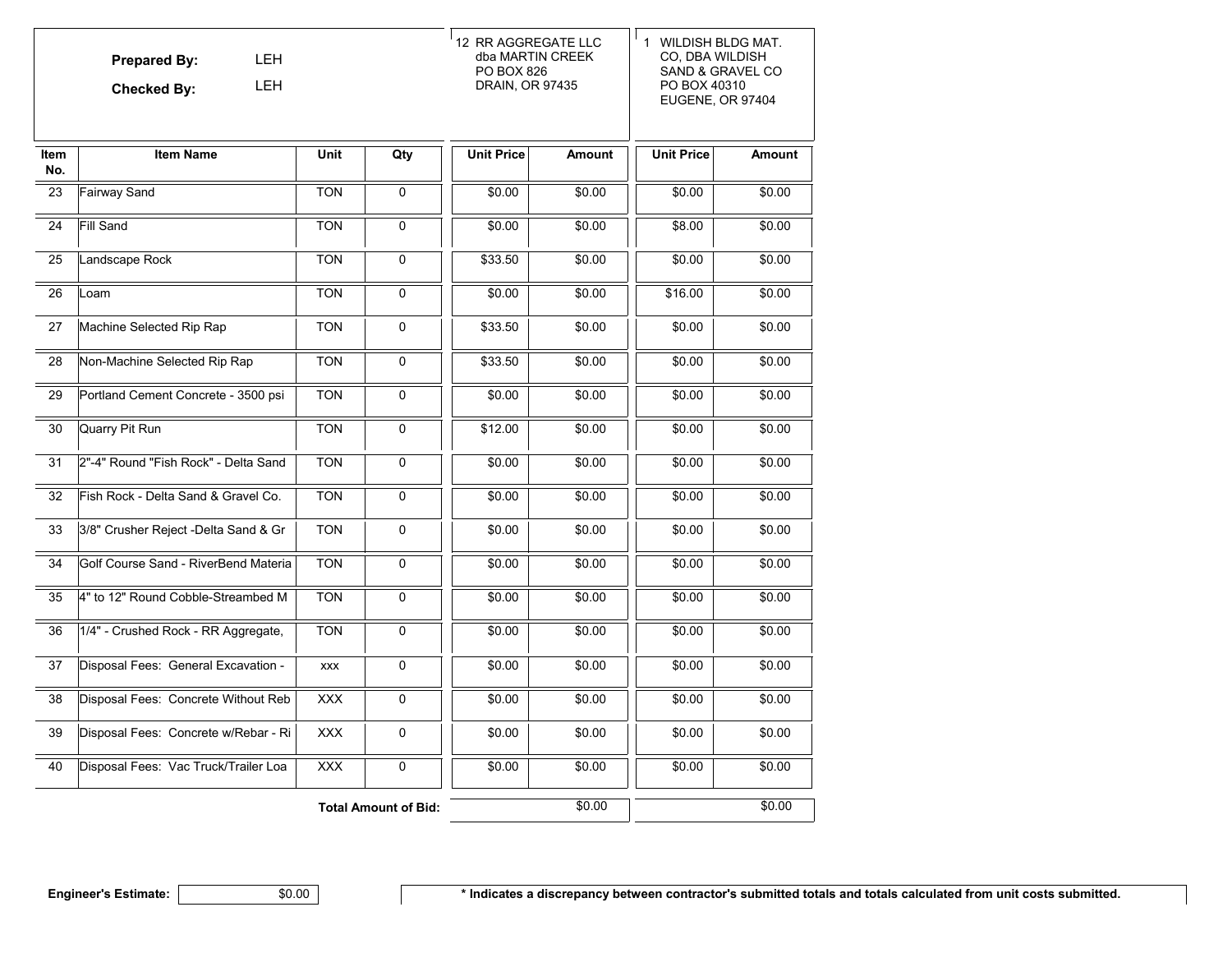# **Lane County Department of Public Works**

Tuesday, February 15, 2022

Page 1 of 2

**Contract:** 22/23-52

COUNTY

**Project Name:** Liquid Asphalt Materials, Delivery, CRC Distributor & Operator - FY 22/23 Annual Price Agreement

|                 | LEH<br><b>Prepared By:</b><br><b>LEH</b><br><b>Checked By:</b> |             |                             | 2 ALBINA ASPHALT<br>801 MAIN ST | VANCOUVER, WA 98660 | 1 WESTERN EMULSIONS<br><b>INC</b><br>7701 11TH ST<br>WHITE CITY, OR 97503 |               |
|-----------------|----------------------------------------------------------------|-------------|-----------------------------|---------------------------------|---------------------|---------------------------------------------------------------------------|---------------|
| Item<br>No.     | <b>Item Name</b>                                               | <b>Unit</b> | Qty                         | <b>Unit Price</b>               | Amount              | <b>Unit Price</b>                                                         | <b>Amount</b> |
| 1               | PMCRS-2H Emulsion                                              | <b>TON</b>  | 0                           | \$512.50                        | \$0.00              | \$526.00                                                                  | \$0.00        |
| $\overline{2}$  | <b>HFRS-P2 Emulsion</b>                                        | <b>TON</b>  | 0                           | \$525.00                        | \$0.00              | \$0.00                                                                    | \$0.00        |
| 3               | <b>CRS-3P Emulsified Asphalt</b>                               | <b>TON</b>  | 0                           | \$515.00                        | \$0.00              | \$570.00                                                                  | \$0.00        |
| 4               | <b>CRS-2 Emulsified Asphalt</b>                                | <b>TON</b>  | $\pmb{0}$                   | \$480.00                        | \$0.00              | \$515.00                                                                  | \$0.00        |
| 5               | <b>CRS-2P Emulsified Asphalt</b>                               | <b>TON</b>  | 0                           | \$505.00                        | \$0.00              | \$546.00                                                                  | \$0.00        |
| 6               | CSS-1H Dilute Emulsified Asphalt                               | <b>TON</b>  | $\pmb{0}$                   | \$290.00                        | \$0.00              | \$336.00                                                                  | \$0.00        |
| $\overline{7}$  | HFE 901S/HFRS-P1 Dilute Emulsified                             | <b>TON</b>  | 0                           | \$310.00                        | \$0.00              | \$0.00                                                                    | \$0.00        |
| 8               | RS-LTP Emulsified Asphalt                                      | <b>TON</b>  | 0                           | \$525.00                        | \$0.00              | \$0.00                                                                    | \$0.00        |
| 9               | AC-15 5TR Hot Applied Liquid Asphalt                           | <b>TON</b>  | 0                           | \$0.00                          | \$0.00              | \$0.00                                                                    | \$0.00        |
| 10              | AC-15P Hot Applied Liquid Asphalt                              | <b>TON</b>  | 0                           | \$700.00                        | \$0.00              | \$0.00                                                                    | \$0.00        |
| $\overline{11}$ | Other Acceptable Emulsified Material                           | <b>TON</b>  | 0                           | \$530.00                        | \$0.00              | \$0.00                                                                    | \$0.00        |
| 12              | Other Acceptable Hot Applied Liquid A                          | <b>TON</b>  | $\pmb{0}$                   | \$0.00                          | \$0.00              | \$0.00                                                                    | \$0.00        |
| 13              | CQS-1H Fog Seal                                                | <b>TON</b>  | 0                           | \$310.00                        | \$0.00              | \$353.00                                                                  | \$0.00        |
| 14              | Delivery of Asphalt Materials to Lane                          | <b>TON</b>  | 0                           | \$45.00                         | \$0.00              | \$59.00                                                                   | \$0.00        |
| 15              | <b>CRC Distributor and Operator</b>                            | <b>HR</b>   | 0                           | \$275.00                        | \$0.00              | \$265.00                                                                  | \$0.00        |
| 16              | Demurrage                                                      | HR          | 0                           | \$150.00                        | \$0.00              | \$135.00                                                                  | \$0.00        |
|                 |                                                                |             | <b>Total Amount of Bid:</b> |                                 | \$0.00              |                                                                           | \$0.00        |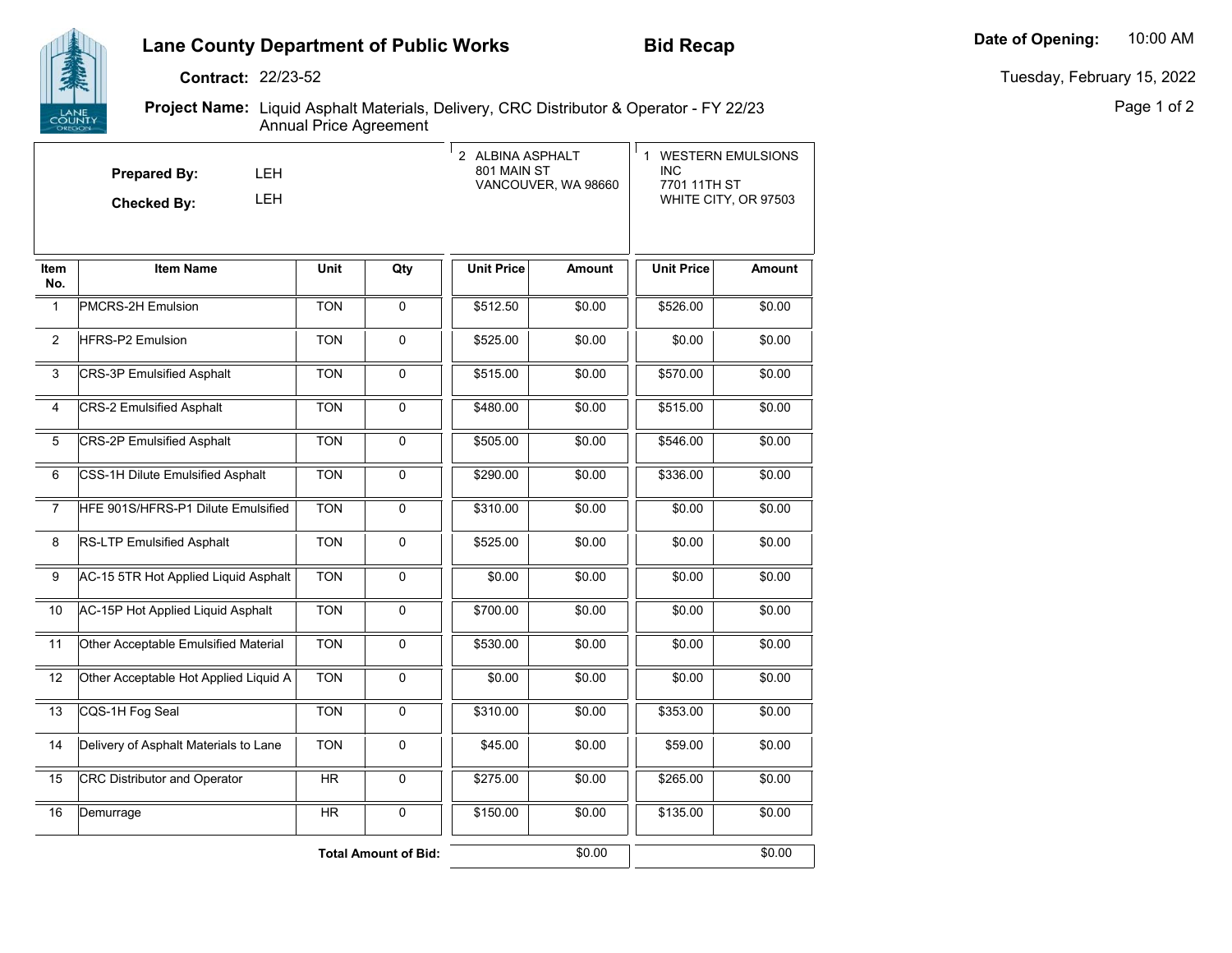Engineer's Estimate: **We are the Soute 30.00 \*** Indicates a discrepancy between contractor's submitted totals and totals calculated from unit costs submitted.